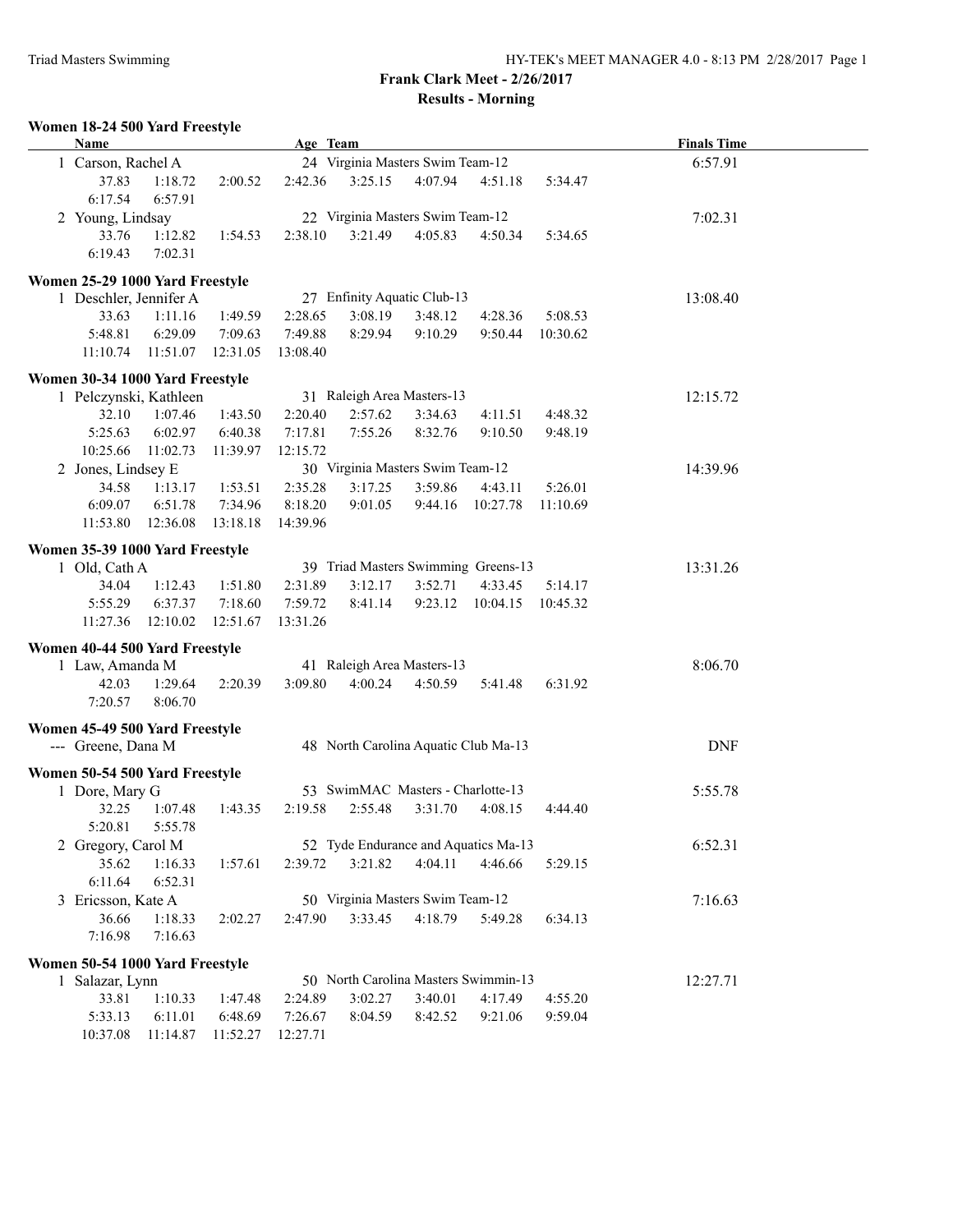## **Frank Clark Meet - 2/26/2017 Results - Morning**

|                                                                                               | Women 55-59 1000 Yard Freestyle                   |          |          |          |                                             |         |                                      |          |          |
|-----------------------------------------------------------------------------------------------|---------------------------------------------------|----------|----------|----------|---------------------------------------------|---------|--------------------------------------|----------|----------|
|                                                                                               | 56 Raleigh Area Masters-13<br>1 Whelchel, Nancy L |          |          |          |                                             |         |                                      | 12:44.24 |          |
|                                                                                               | 33.59                                             | 1:09.57  | 1:46.37  | 2:23.90  | 3:01.77                                     | 3:39.79 | 4:18.40                              | 4:57.44  |          |
|                                                                                               | 5:36.48                                           | 6:15.54  | 6:54.48  | 7:33.46  | 8:13.09                                     | 8:52.34 | 9:31.55                              | 10:10.46 |          |
|                                                                                               | 10:49.52                                          | 11:28.91 | 12:07.49 | 12:44.24 |                                             |         |                                      |          |          |
|                                                                                               |                                                   |          |          |          |                                             |         |                                      |          |          |
| Women 60-64 1000 Yard Freestyle<br>63 Smoky Mountain Aquatic Club Ma-13<br>1 Wilson, Debbie R |                                                   |          |          |          |                                             |         |                                      |          | 13:44.95 |
|                                                                                               | 37.52                                             | 1:17.65  | 1:58.87  | 2:40.58  | 3:22.28                                     | 4:04.53 | 4:46.17                              | 5:27.72  |          |
|                                                                                               | 6:09.43                                           | 6:51.00  | 7:32.43  | 8:14.09  | 8:55.57                                     | 9:37.45 | 10:18.84                             | 11:00.18 |          |
|                                                                                               | 11:41.75                                          | 12:23.00 | 13:04.52 | 13:44.95 |                                             |         |                                      |          |          |
|                                                                                               | 2 Wainwright, Joanne                              |          |          |          |                                             |         | 61 Greensboro Community YMCA Mast-13 |          | 14:00.74 |
|                                                                                               | 37.61                                             | 1:18.47  | 2:00.66  | 2:42.32  | 3:24.99                                     | 4:07.22 | 4:49.79                              | 5:32.16  |          |
|                                                                                               | 6:14.38                                           | 6:56.85  | 7:39.37  | 8:21.57  | 9:04.20                                     | 9:46.36 | 10:28.83                             | 11:11.46 |          |
|                                                                                               | 11:54.17                                          | 12:36.88 | 13:19.32 | 14:00.74 |                                             |         |                                      |          |          |
|                                                                                               |                                                   |          |          |          |                                             |         |                                      |          |          |
|                                                                                               | Women 65-69 500 Yard Freestyle                    |          |          |          |                                             |         |                                      |          |          |
|                                                                                               | 1 Barry, Marcia L                                 |          |          |          | 68 Virginia Masters Swim Team-12            |         |                                      |          | 6:56.75  |
|                                                                                               | 37.25                                             | 1:18.24  | 2:00.28  | 2:42.88  | 3:25.73                                     | 4:08.68 | 4:51.45                              | 5:34.53  |          |
|                                                                                               | 6:17.30                                           | 6:56.75  |          |          |                                             |         |                                      |          |          |
|                                                                                               | Men 18-24 500 Yard Freestyle                      |          |          |          |                                             |         |                                      |          |          |
|                                                                                               | 1 Michener, Nate R                                | 5:54.37  |          |          |                                             |         |                                      |          |          |
|                                                                                               | 30.75                                             | 1:04.03  | 1:38.43  | 2:14.27  | 23 Virginia Masters Swim Team-12<br>2:50.61 | 3:27.78 | 4:04.45                              | 4:41.53  |          |
|                                                                                               | 5:18.58                                           | 5:54.37  |          |          |                                             |         |                                      |          |          |
|                                                                                               |                                                   |          |          |          |                                             |         |                                      |          |          |
|                                                                                               | Men 25-29 500 Yard Freestyle                      |          |          |          |                                             |         |                                      |          |          |
|                                                                                               | 1 Huddleston, Bobby A                             |          |          |          | 29 Virginia Masters Swim Team-12            |         |                                      |          | 5:57.32  |
|                                                                                               | 29.62                                             | 1:01.30  | 1:34.51  | 2:09.69  | 2:46.48                                     | 3:24.39 | 4:02.28                              | 4:41.38  |          |
|                                                                                               | 5:19.92                                           | 5:57.32  |          |          |                                             |         |                                      |          |          |
|                                                                                               | Men 30-34 500 Yard Freestyle                      |          |          |          |                                             |         |                                      |          |          |
|                                                                                               | 1 Walton, Jeremy C                                |          |          |          |                                             |         | 30 Mecklenburg Swim Association M-13 |          | 6:05.74  |
|                                                                                               | 31.22                                             | 1:05.75  | 1:41.65  | 2:18.82  | 2:56.14                                     | 3:33.51 | 4:10.90                              | 4:48.55  |          |
|                                                                                               | 5:27.33                                           | 6:05.74  |          |          |                                             |         |                                      |          |          |
|                                                                                               | 2 Wittstein, Matthew W                            |          |          |          |                                             |         | 32 North Carolina Masters Swimmin-13 |          | 6:07.25  |
|                                                                                               | 32.25                                             | 1:08.37  | 1:45.48  | 2:22.89  | 3:00.30                                     | 3:36.92 | 4:13.94                              | 4:51.95  |          |
|                                                                                               | 5:30.11                                           | 6:07.25  |          |          |                                             |         |                                      |          |          |
|                                                                                               | 3 Monosoff, Micah                                 |          |          |          | 34 Enfinity Aquatic Club-13                 |         |                                      |          | 6:59.25  |
|                                                                                               | 33.42                                             | 1:10.76  | 1:50.49  | 2:32.20  | 3:15.20                                     | 4:00.08 | 4:44.84                              | 5:30.45  |          |
|                                                                                               | 6:16.74                                           | 6:59.25  |          |          |                                             |         |                                      |          |          |
|                                                                                               |                                                   |          |          |          |                                             |         |                                      |          |          |
|                                                                                               | Men 30-34 1000 Yard Freestyle                     |          |          |          |                                             |         |                                      |          |          |
|                                                                                               | 1 Walton, Jeremy C                                |          |          |          |                                             |         | 30 Mecklenburg Swim Association M-13 |          | 12:07.29 |
|                                                                                               | 32.94                                             | 1:08.86  | 1:45.21  | 2:21.70  | 2:58.27                                     | 3:34.25 | 4:10.61                              | 4:47.69  |          |
|                                                                                               | 5:24.42                                           | 6:01.01  | 6:38.27  | 7:15.35  | 7:52.82                                     | 8:29.44 | 9:06.03                              | 9:42.68  |          |
|                                                                                               | 10:18.99                                          | 10:55.17 | 11:31.48 | 12:07.29 |                                             |         |                                      |          |          |
|                                                                                               | Men 40-44 500 Yard Freestyle                      |          |          |          |                                             |         |                                      |          |          |
|                                                                                               | 1 Griffin, Jay                                    |          |          |          | 41 Uc13-13                                  |         |                                      |          | 5:15.78  |
|                                                                                               | 29.19                                             | 1:00.80  | 1:33.08  | 2:04.97  | 2:37.10                                     | 3:09.05 | 3:41.11                              | 4:13.15  |          |
|                                                                                               | 4:45.15                                           | 5:15.78  |          |          |                                             |         |                                      |          |          |
|                                                                                               | 2 Catterson, William H                            |          |          |          | 44 Raleigh Area Masters-13                  |         |                                      |          | 6:20.01  |
|                                                                                               | 32.53                                             | 1:10.28  | 1:48.94  | 2:27.71  | 3:06.82                                     | 3:45.98 | 4:24.96                              | 5:04.13  |          |
|                                                                                               | 5:42.56                                           | 6:20.01  |          |          |                                             |         |                                      |          |          |